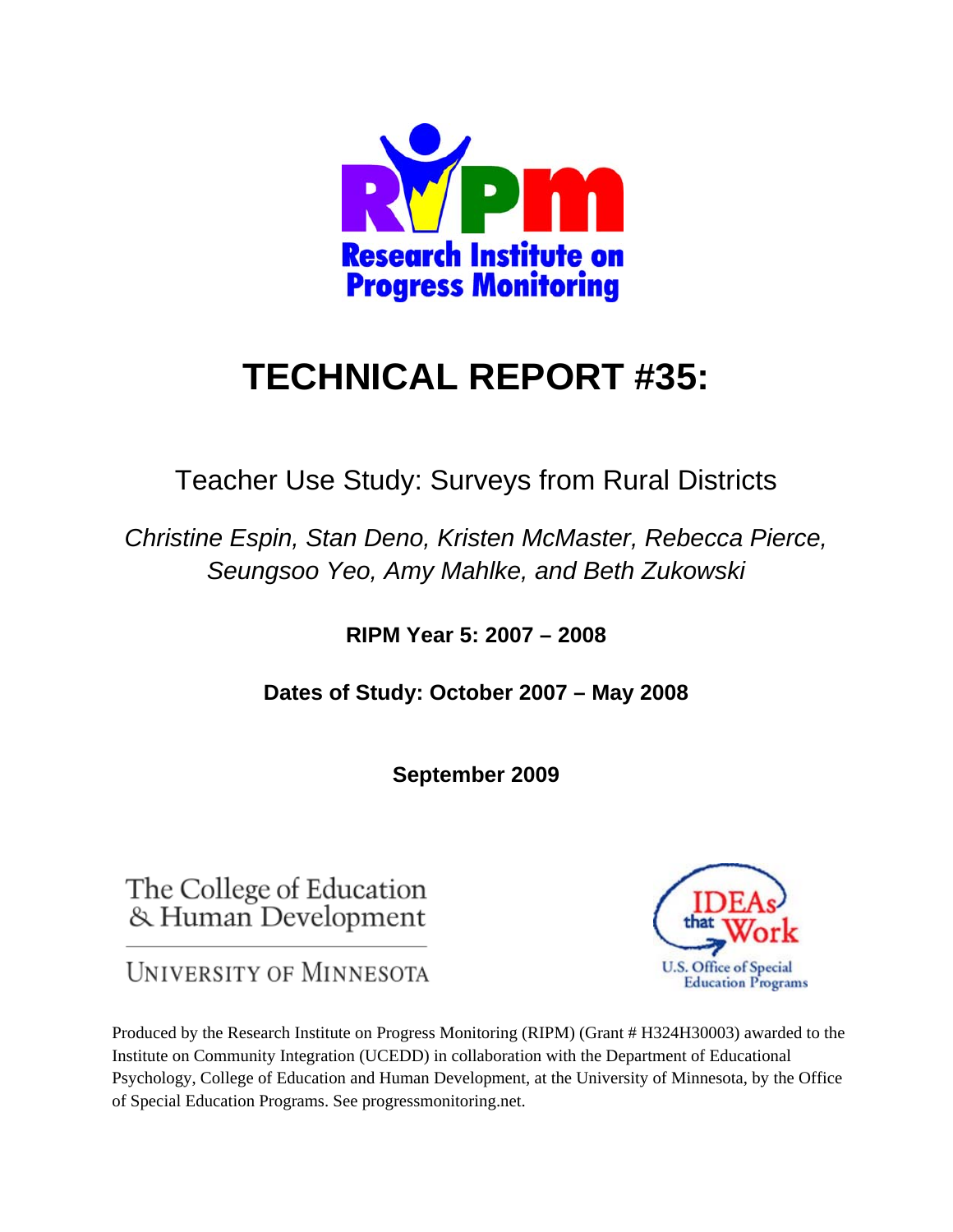#### Purpose of Primary Study

Teacher Use Study (2007-2008): CBM with and without Diagnostic Feedback (Taken from Tech Report #32)

The purpose of this study was to examine factors that affect teachers' use of progress monitoring data for designing instructional programs. Specifically, we compared the use of progress monitoring data alone to progress monitoring data combined with diagnostic feedback. The hypothesis was that progress monitoring data coupled with diagnostic feedback would increase teachers' use of data in designing student instruction, broaden the type of interventions teachers use with students, and effect greater student achievement gains. The study was guided by the following question: "Does the use of a diagnostic feedback system coupled with progress monitoring affect teachers' use of CBM data?"

## Purpose of Survey Component

As part of the above Teacher Use Study study, teachers were asked to fill out two different survey forms: a survey for each individual student and an overall survey. The purpose of both surveys was to examine the effects progress monitoring measures with and without diagnostic feedback had on teacher instruction. Initially, instrutional plans and a form on which teachers documented instructional changes were to be used to measure these effects. However, as the study progressed and it became clear that the instructional plans would not yield sufficient information, the researchers decided to generate the surveys as an additional collection method.

## Method

#### *Setting and Participants*

The participants in this study were from 8 schools within a rural cooperative (see Tech Report #32 for detailed description of the setting). The 21 teacher participants taught students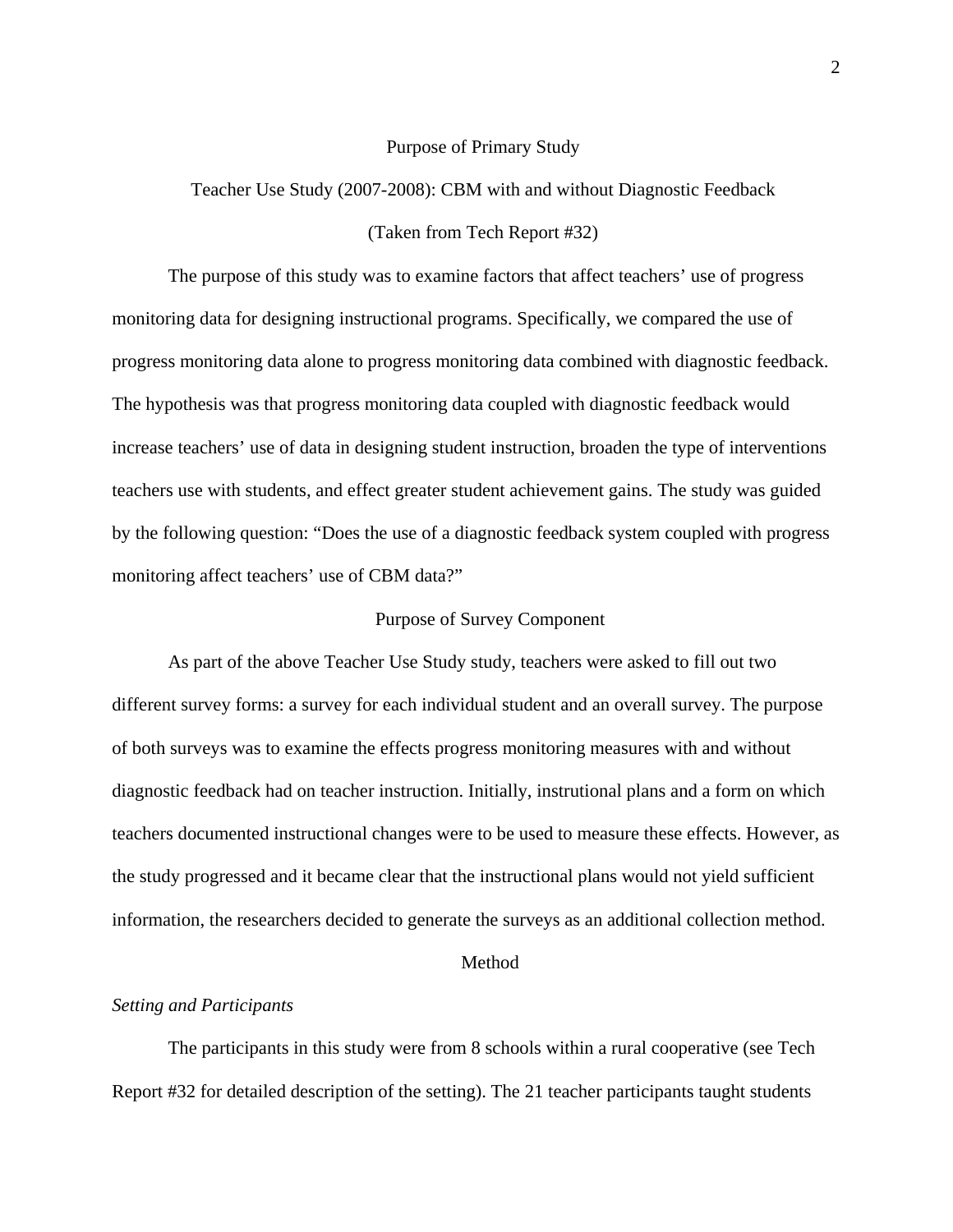who experienced academic difficulties in reading. During the primary study, each teacher monitored the reading progress of two, four, or six students using CBM. In addition, each teacher received diagnostic feedback (detailed error analysis of the CBM readings) for half of their student participants (one, two, or three students who had been matched on reading level with another participating student from their classroom and assigned randomly to the diagnostic feedback condition). In total, teachers completed individual surveys on 45 students for whom they received CBM data alone, and 45 students for whom teachers received diagnostive feedback along with the CBM data. All 90 students received supplemental reading instruction in individual or small group settings. For detailed demographic information about teacher and student participants see Tech Report #32.

## *Independent Variable*

The independent variable in this study was the information teachers received from progress monitoring. Teachers received CBM data (reading aloud) for half (one, two, or three) of their student participants. For the other half, they received CBM data *and* detailed error analysis information. The software used for error analysis was called Subskill Analysis of Reading Fluency (SARF; 2006).

#### *Surveys*

Two surveys were generated by the researchers to examine how CBM data with and without additional diagnostic data influenced teachers' instructional decisions. Each survey was created in a three-step process. First, the researchers and a representative from the school district identified specific topics to be surveyed. Next, two research assistants drafted a prototype. Third, the research team met two additional times to revise the prototype. Both surveys were administered at the end of the study.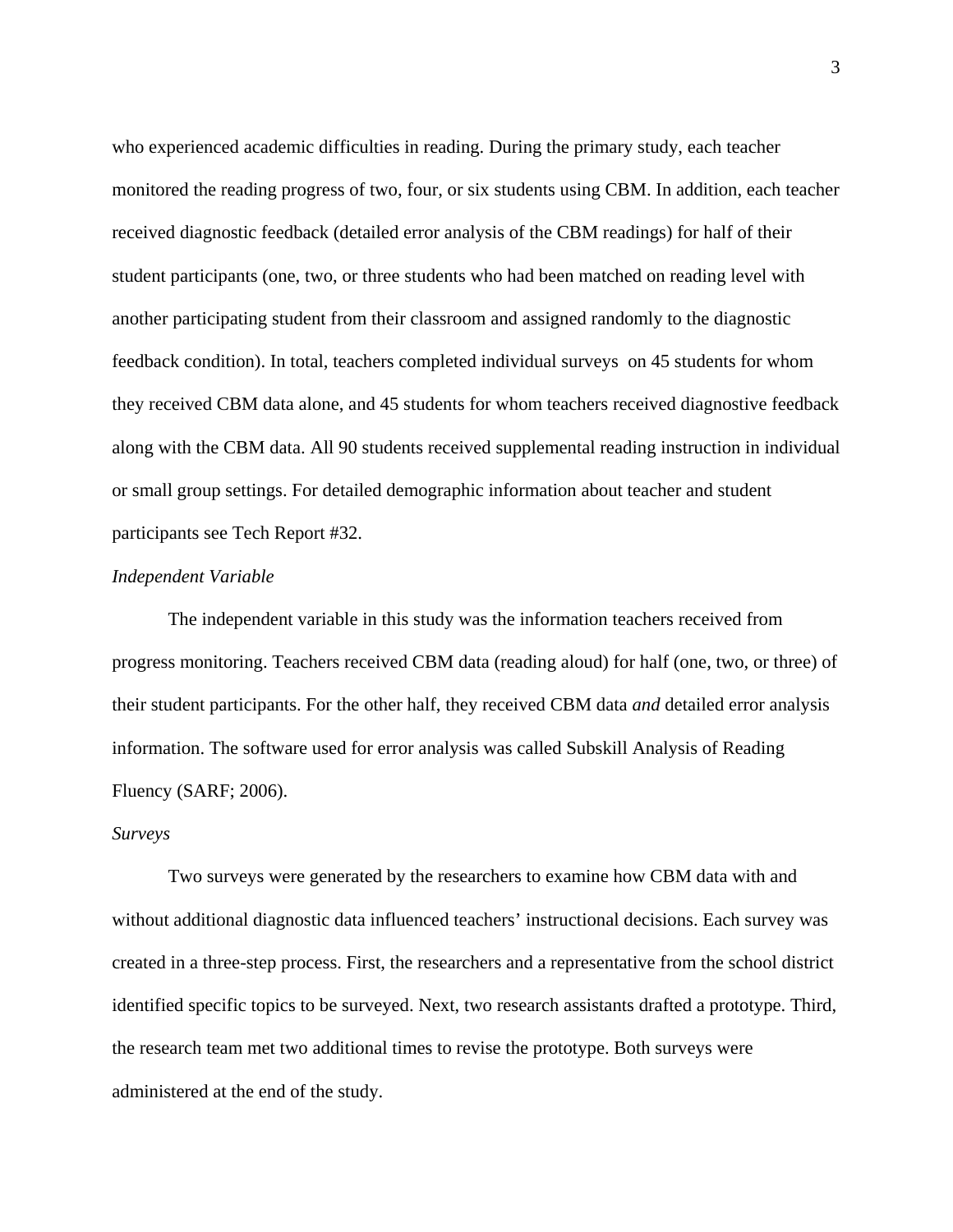*Student survey.* The student survey contained five items (see Appendix A). The first four items required teachers to rate the influence of progress monitoring and diagnostic feedback on student performance, instructional planning, and their judgment of student performance. The teachers were asked to rate the influence from 1 (not at all) to 4 (a lot). The last item asked teachers to make recommendations for the future programming of the students. Teachers filled out one survey for each student participant whose progress was monitored with or without diagnostic feedback.

*General survey.* In addition to filling out a survey on each student participant, teachers also completed a survey that asked 12 questions about progress monitoring (with and without diagnostic feedback) in general. The first four questions focused on the technology required for recording CBM data and for using the error analysis software. The next three questions queried the process of sharing CBM data with a partner in an online forum. Five questions centered on how beneficial the teachers considered CBM data with and without diagnostic feedback for instructional purposes. One question asked teachers to rank the student participants by the amount of growth they made during the primary study. See Appendix B for the complete survey. *Design and Data Analysis* 

A within-teacher design was used, in which each teacher's participating students were matched on reading level and assigned randomly to progress monitoring with or without diagnostic feedback (SARF or non-SARF). Describe data analysis.

#### Results

In this study, we used surveys to collect evidence of the effects CBM data with and without diagnostic feedback have on teacher instruction. First, we present the differential effects as evidenced in the student surveys, and then, as evidenced in the general survey. Data from the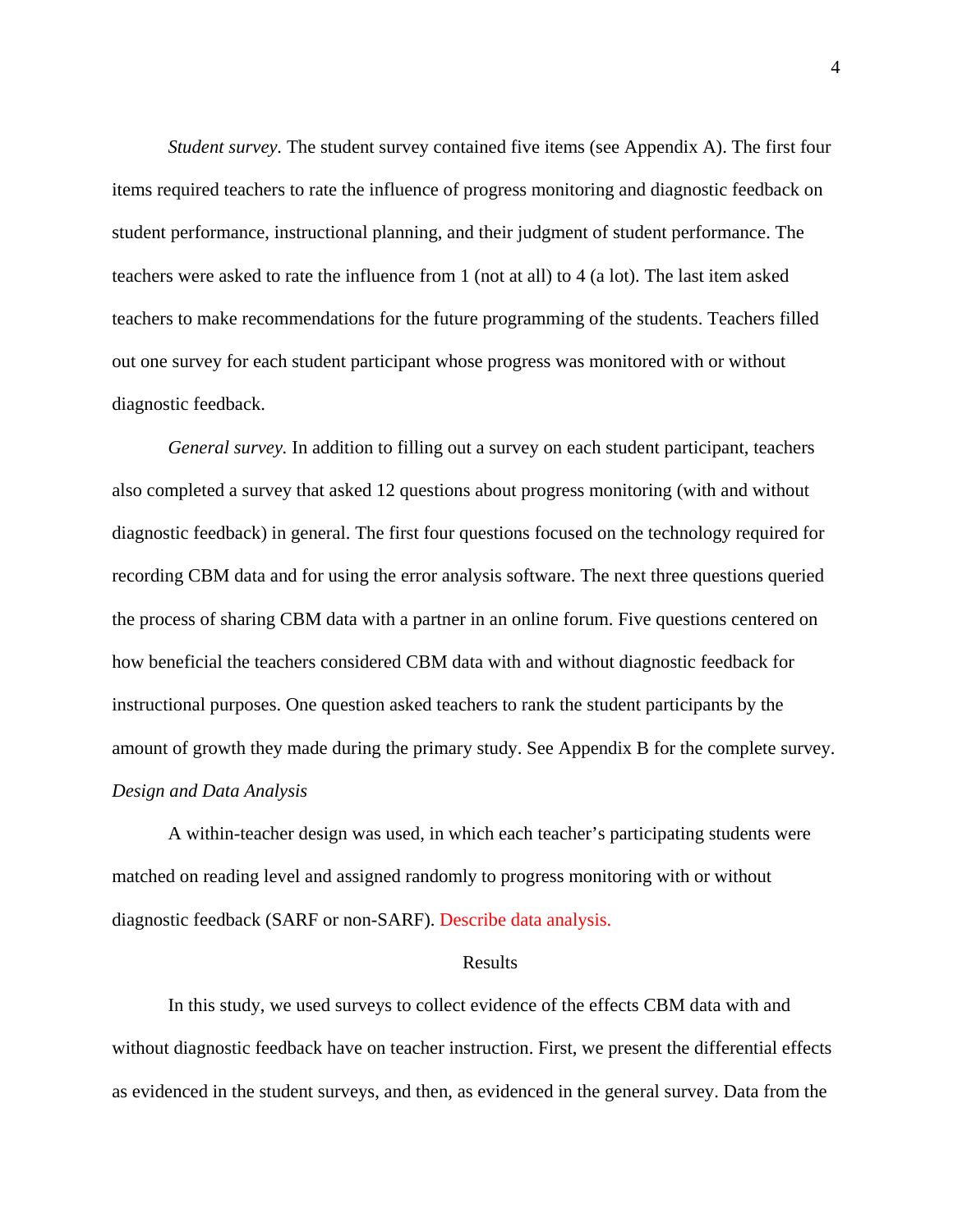student surveys were analyzed using *t-*tests to compare teacher responses for students monitored with and without diagnostic feedback (SARF and non-SARF). The tables below present item-byitem means and *SD*s for the whole group and by condition, as well as the corresponding *t-*value.

| Item1. To what extent has weekly progress<br>monitoring helped you learn about<br>'s reading growth in the following<br>areas? | Condition<br>$SARF = 45$<br><b>Non</b><br>$SARF = 45$ | Overall<br>Mean | Overall<br><i>SD</i> | Mean         | SD           | $t$ -value |
|--------------------------------------------------------------------------------------------------------------------------------|-------------------------------------------------------|-----------------|----------------------|--------------|--------------|------------|
| <b>General Reading Skills</b>                                                                                                  | <b>SARF</b><br>Non-SARF                               | 3.11            | .66                  | 3.07<br>3.16 | .720<br>.601 | $-.64$     |
| Phonemic Awareness: sounds in spoken words                                                                                     | <b>SARF</b><br>Non-SARF                               | 2.65            | .97                  | 2.49<br>2.82 | .920<br>.995 | $-1.62$    |
| Phonics: Letter/Sound relationships & decoding                                                                                 | <b>SARF</b><br>Non-SARF                               | 2.79            | .91                  | 2.67<br>2.91 | .879<br>.925 | $-1.28$    |
| Fluency: Reading quickly, correctly & w/expression                                                                             | <b>SARF</b><br>Non-SARF                               | 3.35            | .64                  | 3.36<br>3.35 | .609<br>.686 | .05        |
| Vocabulary: Word meaning                                                                                                       | <b>SARF</b><br>Non-SARF                               | 2.17            | .84                  | 2.09<br>2.24 | .821<br>.857 | $-0.88$    |
| Comprehension: Understanding of text                                                                                           | <b>SARF</b><br>Non-SARF                               | 2.48            | .89                  | 2.40<br>2.56 | .863<br>.918 | $-.83$     |

*Note.* The scale used for these items ranged from 1(Not at all) to 4 (A lot).

Based on the results regarding item 1, there was no signficant difference between the two groups.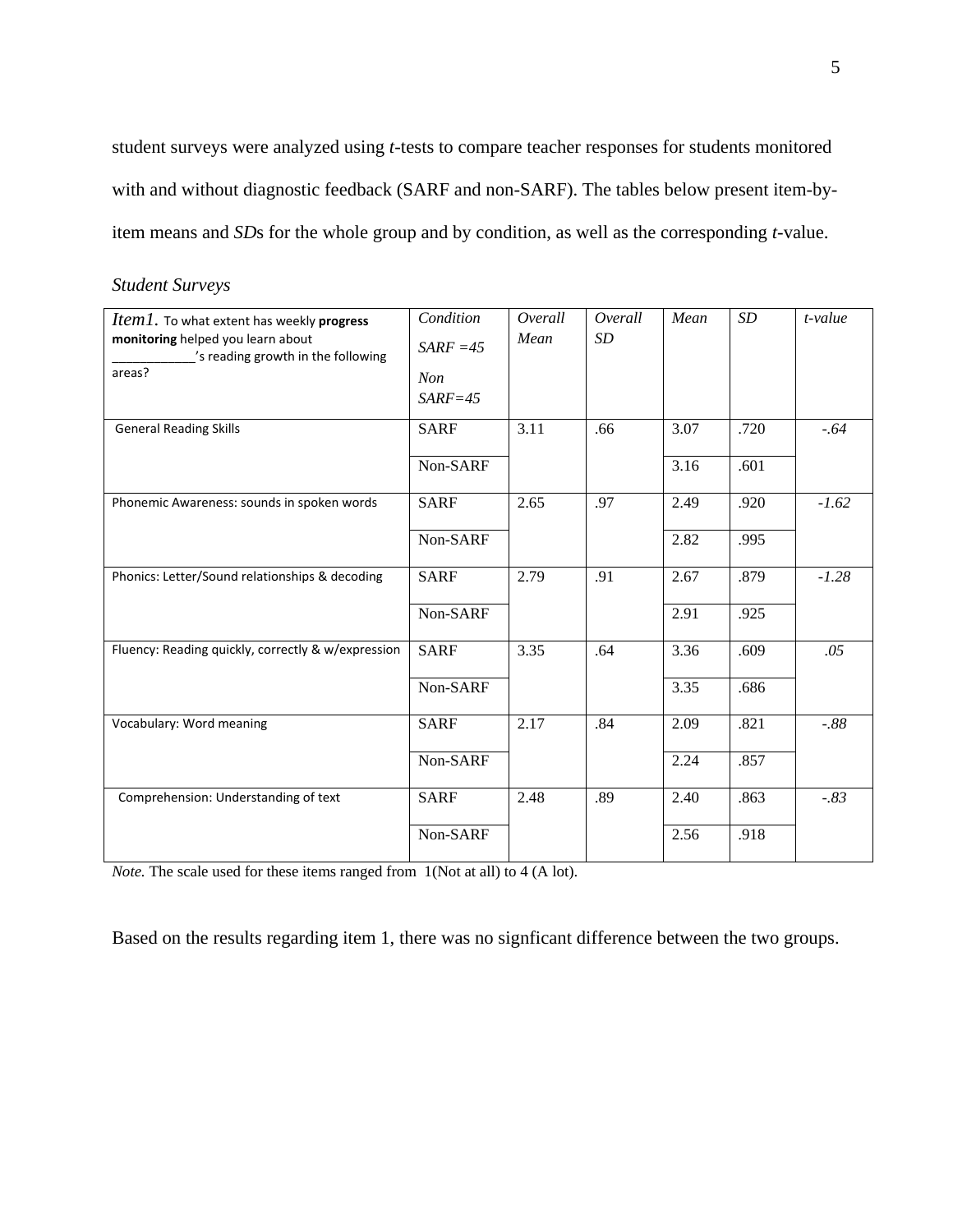| s'<br>Item2. To what extent did<br>progress monitoring data in reading<br>influence changes in the following? | Condition<br>$SARF = 45$<br>$Non=44$ | Overall<br>Mean | Overall<br>SD | Mean | $\cal SD$ | t-value |
|---------------------------------------------------------------------------------------------------------------|--------------------------------------|-----------------|---------------|------|-----------|---------|
| Total reading time                                                                                            | <b>SARF</b>                          | 2.32            | .965          | 2.18 | .860      |         |
|                                                                                                               | Non-SARF                             |                 |               | 2.47 | 1.054     | $-1.40$ |
| Type of instructional activities                                                                              | <b>SARF</b>                          | 2.96            | .722          | 2.76 | .712      |         |
|                                                                                                               | Non-SARF                             |                 |               | 3.16 | .680      | $-2.73$ |
| Distribution of time allocated to                                                                             | <b>SARF</b>                          | 2.71            | .882          | 2.53 | .842      |         |
| instructional activities                                                                                      | Non-SARF                             |                 |               | 2.89 | .895      | $-1.92$ |
| Materials used                                                                                                | <b>SARF</b>                          | 2.81            | .877          | 2.62 | .912      |         |
|                                                                                                               | Non-SARF                             |                 |               | 3.00 | .807      | $-2.07$ |
| Student grouping                                                                                              | <b>SARF</b>                          | 2.40            | .989          | 2.34 | 1.010     |         |
|                                                                                                               | Non-SARF                             |                 |               | 2.45 | .975      | $-.54$  |
| Motivation strategies                                                                                         | <b>SARF</b>                          | 2.46            | .799          | 2.42 | .783      |         |
|                                                                                                               | Non-SARF                             |                 |               | 2.50 | .821      | $-.46$  |
| IEP goals/objectives                                                                                          | <b>SARF</b>                          | 2.65            | 1.070         | 2.62 | 1.103     |         |
|                                                                                                               | Non-SARF                             |                 |               | 2.68 | 1.047     | .23     |

*Note.* The scale used for these items ranged from 1(Not at all) to 4 (A lot).

Based on the results regarding item 2, there was no signficant difference between the two groups.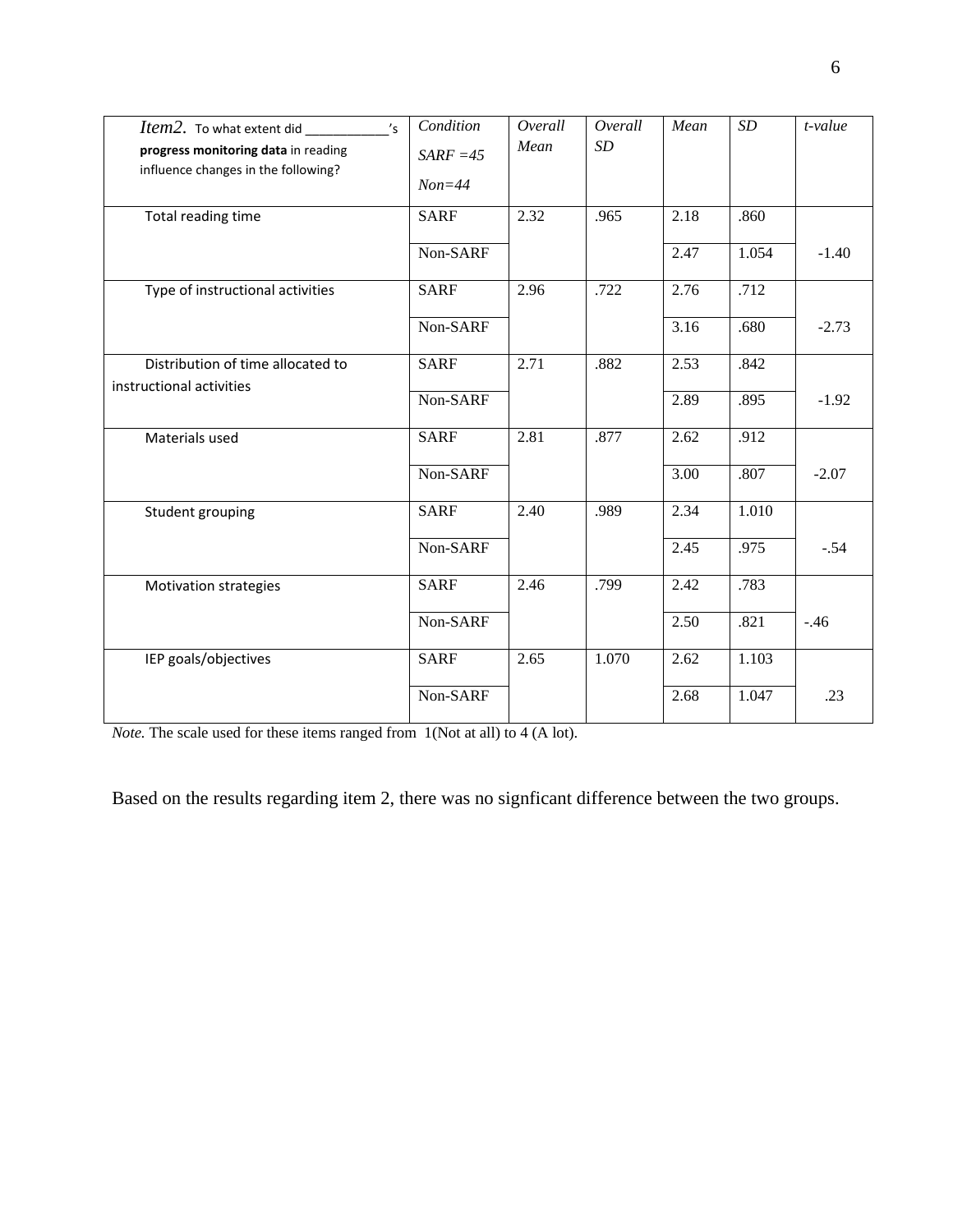| 3. Item 3. After reflecting on __________<br>$^{\prime}$ s                                     | Condition   | Overall | Overall | Mean | $\cal SD$ | t-value |
|------------------------------------------------------------------------------------------------|-------------|---------|---------|------|-----------|---------|
| progress monitoring data, if you were given the                                                | $SARF = 44$ | Mean    | SD      |      |           |         |
| necessary resources and freedom (i.e., no time<br>constraints, no specific ratio of teacher to | $Non=44$    |         |         |      |           |         |
| students), to what extent would you make changes                                               |             |         |         |      |           |         |
| in the elements of ______________'s instructional<br>program listed below.                     |             |         |         |      |           |         |
| Total reading time                                                                             | <b>SARF</b> | 2.81    | .920    | 2.86 | .905      |         |
|                                                                                                | Non-SARF    |         |         | 2.75 | .943      | .577    |
| Type of instructional activities                                                               | <b>SARF</b> | 2.92    | .805    | 2.93 | .728      |         |
|                                                                                                | Non-SARF    |         |         | 2.91 | .884      | .132    |
| Distribution of time allocated to instructional                                                | <b>SARF</b> | 3.03    | .850    | 3.05 | .834      |         |
| activities                                                                                     | Non-SARF    |         |         | 3.02 | .876      | .125    |
| Materials used                                                                                 | <b>SARF</b> | 2.72    | .742    | 2.73 | .817      |         |
|                                                                                                | Non-SARF    |         |         | 2.70 | .668      | .133    |
| Student grouping                                                                               | <b>SARF</b> | 2.55    | .909    | 2.61 | .868      |         |
|                                                                                                | Non-SARF    |         |         | 2.48 | .952      | .366    |
| <b>Motivation strategies</b>                                                                   | <b>SARF</b> | 2.61    | .932    | 2.51 | .985      |         |
|                                                                                                | Non-SARF    |         |         | 2.70 | .878      | .237    |
| IEP goals/objectives                                                                           | <b>SARF</b> | 2.43    | .901    | 2.33 | .859      |         |
|                                                                                                | Non-SARF    |         |         | 2.54 | .942      | .358    |
| <b>Federal setting</b>                                                                         | <b>SARF</b> | 1.93    | .938    | 1.93 | .959      |         |
|                                                                                                | Non-SARF    |         |         | 1.92 | .929      | .434    |

*Note.* The scale used for these items ranged from 1(Not at all) to 4 (A lot).

Based on the results regarding item 3, there was no signficant difference between the two groups.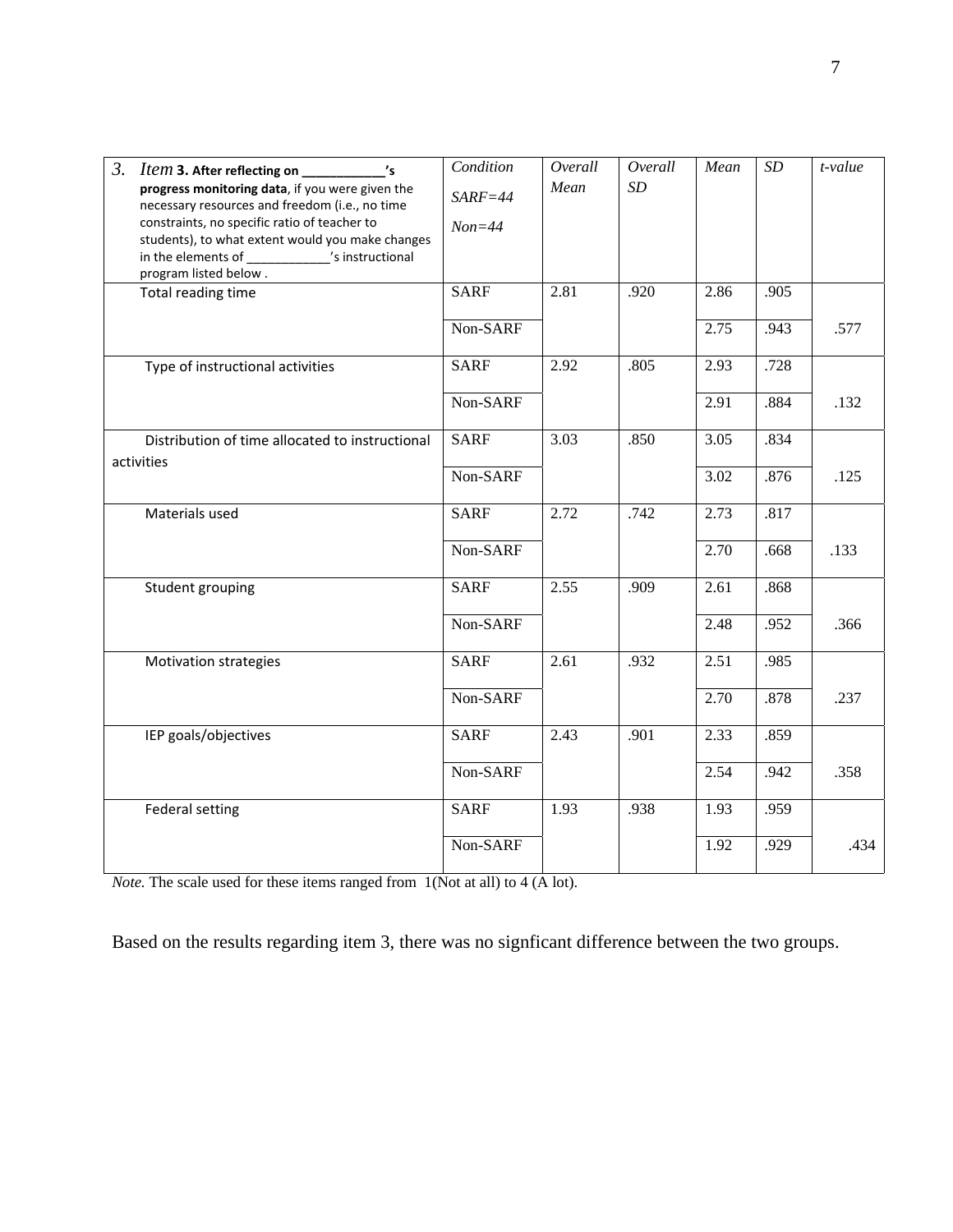| Item 4. To what extent did the following influence             | Condition   | Overall | Overall | Mean | SD   | t-value |
|----------------------------------------------------------------|-------------|---------|---------|------|------|---------|
| your judgments about ____________'s improvement in<br>reading? | $SARF = 44$ | Mean    | SD      |      |      |         |
|                                                                | $Non = 44$  |         |         |      |      |         |
| Comparing this week's score to last week's score               | <b>SARF</b> | 2.65    | .95     | 2.64 | .917 |         |
|                                                                | Non-SARF    |         |         | 2.66 | .987 | $-.11$  |
| Comparing performance level to goal                            | <b>SARF</b> | 3.17    | .82     | 3.14 | .824 |         |
|                                                                | Non-SARF    |         |         | 3.20 | .823 | $-.39$  |
| Examining growth (slope of the data) across<br>weeks           | <b>SARF</b> | 3.24    | .80     | 3.16 | .805 |         |
|                                                                | <b>SARF</b> |         |         | 3.32 | .800 | $-.93$  |
| Listening as student reads aloud                               | Non-SARF    | 3.28    | .79     | 3.30 | .851 |         |
|                                                                | <b>SARF</b> |         |         | 3.27 | .727 | .13     |
| Watching as student reads silently                             | Non-SARF    | 2.18    | .93     | 2.16 | .924 |         |
|                                                                | <b>SARF</b> |         |         | 2.20 | .954 | .21     |
| Noting the number and type of errors made                      | <b>SARF</b> | 3.10    | .73     | 2.95 | .722 |         |
|                                                                | Non-SARF    |         |         | 3.25 | .719 | $-1.92$ |
|                                                                |             |         |         |      |      |         |

*Note.* The scale used for these items ranged from 1(Not at all) to 4 (A lot).

Based on the results regarding item 4, there was no signficant difference between the two groups.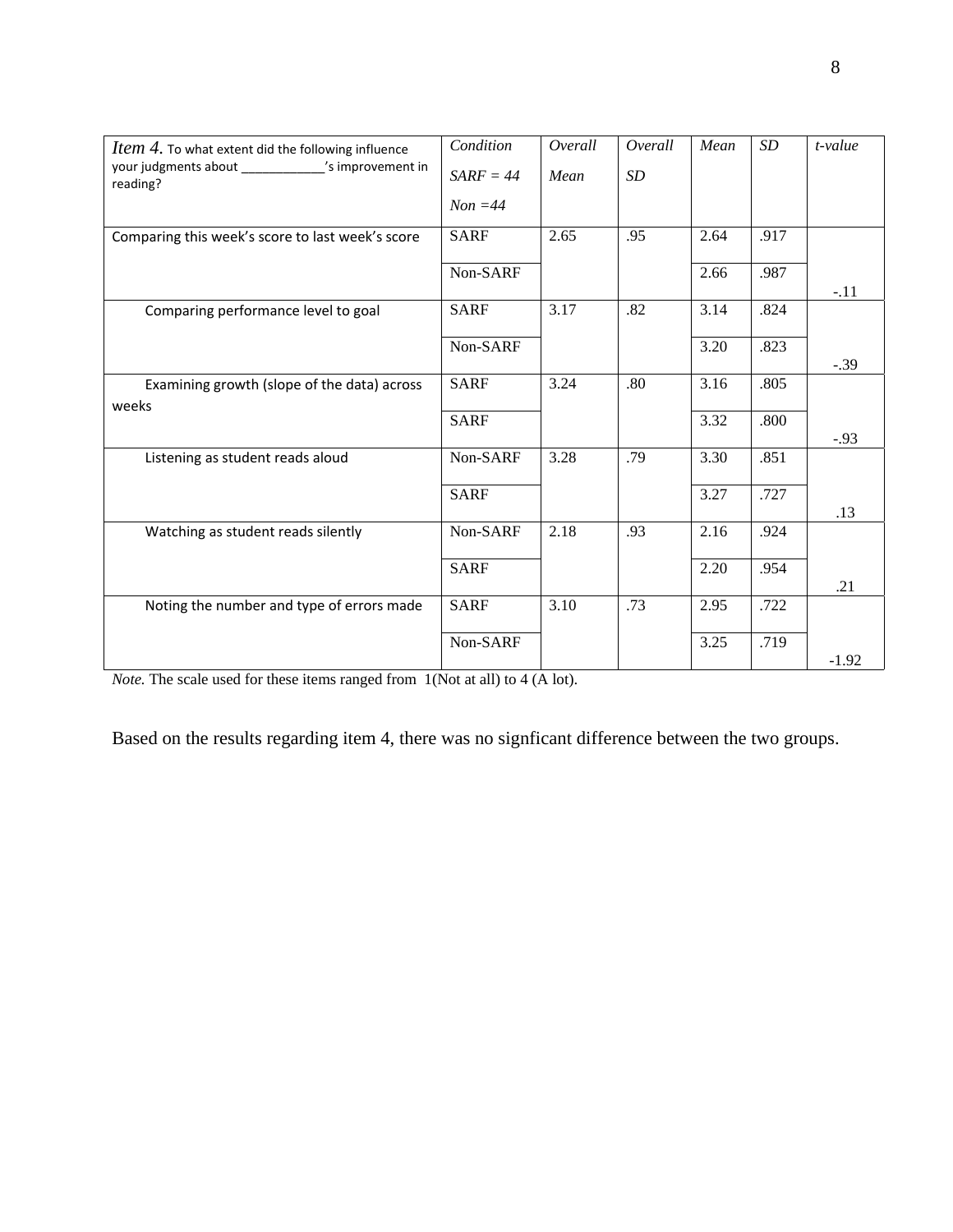## *General Survey*

| <i>Item1</i> . How easy/difficult was it to use the read aloud<br>measure for progress monitoring? Rate each of the<br>components below: | Mean<br>$(n=20)$ | SD   |
|------------------------------------------------------------------------------------------------------------------------------------------|------------------|------|
| Administering read aloud measures                                                                                                        | 1.05             | .224 |
| Scoring read aloud measures                                                                                                              | 1.60             | 1.05 |
| Graphing read aloud data                                                                                                                 | 1.45             | .759 |

*Note.* The scale used for these items ranged from 1(Easy) to 4 (Difficult).

It appears that the most teachers feel that it is easy to administer CBM measures.

| <i>Item2</i> Thinking of SARF, once the final version was loaded,<br>how easy/difficult was it to use the SARF along with your<br>progress monitoring? | Mean<br>$(n=20)$ | SD   |
|--------------------------------------------------------------------------------------------------------------------------------------------------------|------------------|------|
| Determining SARF error codes                                                                                                                           | 2.40             | .821 |
| Entering data into the SARF program                                                                                                                    | 2.60             | 1.05 |
| Accessing the SARF reports                                                                                                                             | 1.95             | .999 |

*Note.* The scale used for these items ranged from 1(Easy) to 4 (Difficult).

Compared to CBM measures, it seems that the teacher have difficulties in using SARF.

| <i>Item3</i> . In what way did the following influence your use of<br>the AIMSweb technology. | Mean<br>$(n=20)$ | <i>SD</i> |
|-----------------------------------------------------------------------------------------------|------------------|-----------|
| Computer access                                                                               | 1.20             | .523      |
| Your computer skills                                                                          | 1.55             | .759      |
| User-friendliness of OCR site                                                                 | 1.40             | .598      |
| Time constraints                                                                              | 2.40             | .940      |

*Note.* The scale used for these items ranged from 1(Made easy) to 4 (Made difficult).

Based on the results for item 3, time is one of the key factors affecting the use of CBM.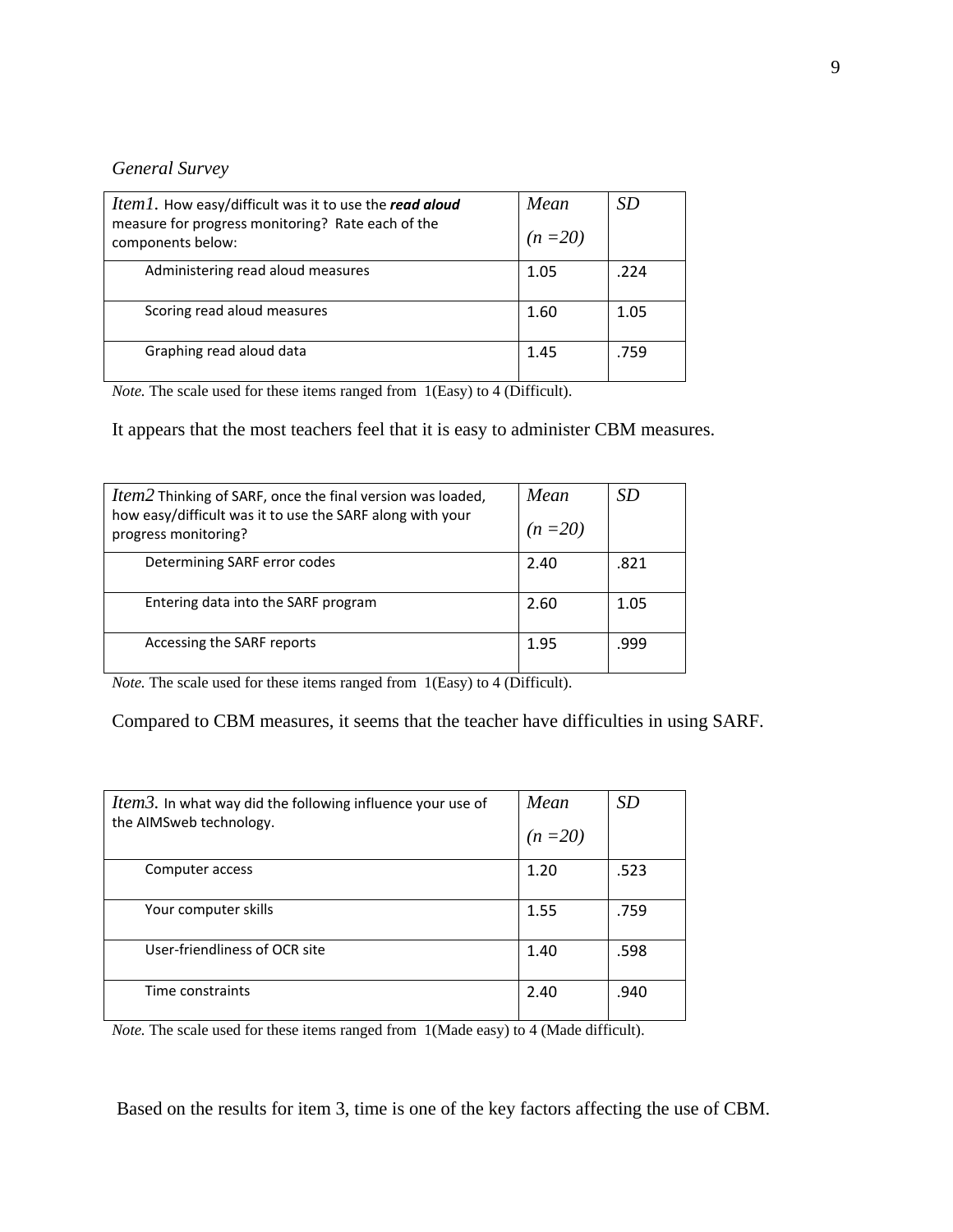| <i>Item4</i> . In what way did the following influence your use of<br>the SARF program? | Mean<br>$(n=20)$ | SD   |
|-----------------------------------------------------------------------------------------|------------------|------|
| Computer access                                                                         | 1.35             | .671 |
| Your computer skills                                                                    | 1.85             | .813 |
| User-friendliness of OCR site                                                           | 1.74             | .872 |
| Time constraints                                                                        | 2.80             | .951 |

*Note.* The scale used for these items ranged from 1(Made easy) to 4 (Made difficult).

Like the CBM measures, time is an important element affecting the use of SARF.

| <i>Item5</i> . How much impact did the following have on your use<br>of Moodle? | Mean<br>$(n=20)$ | <i>SD</i> |
|---------------------------------------------------------------------------------|------------------|-----------|
| Computer access                                                                 | 1.45             | .826      |
| Your computer skills                                                            | 1.80             | .696      |
| User-friendliness of OCR site                                                   | 1.95             | .621      |
| Time constraints                                                                | 2.95             | .705      |

*Note*. The scale used for these items ranged from 1(Made easy) to 4 (Made difficult).

Compared to other skills, time is viewed as a key factor affecting use of Moodle (the online tool

teachers used to post and discuss date; see Tech Report #32).

|                                                                                                            | Mean     | SD   |
|------------------------------------------------------------------------------------------------------------|----------|------|
|                                                                                                            | $(n=20)$ |      |
| <i>Item6</i> . Do you think partner feedback through Moodle is a<br>valuable resource for problem solving? | 2.11     | .676 |

*Note.* The scale used for these items ranged from 1(Not at all) to 4 (A lot).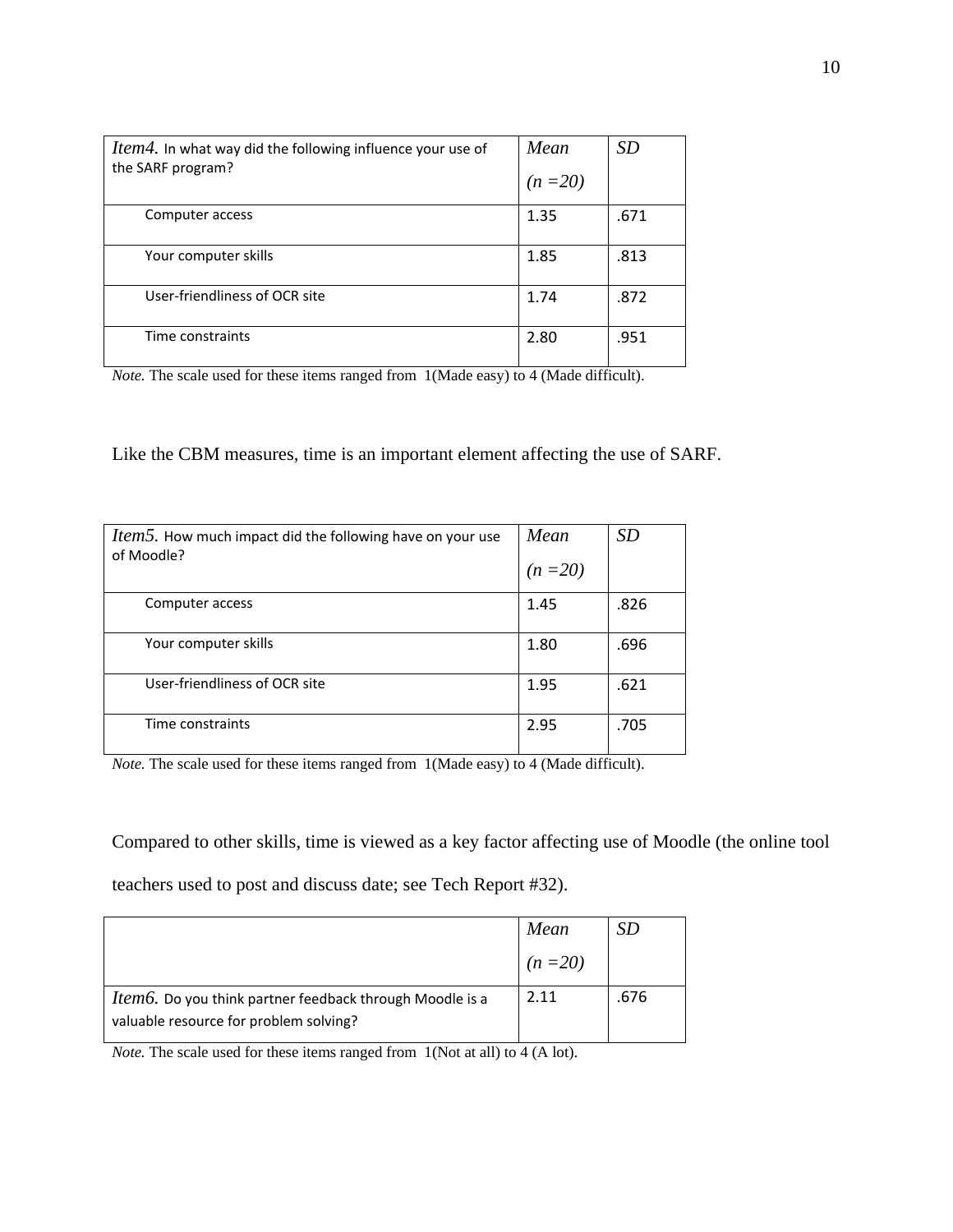Interestingly, most of the teachers did not think that their partner feedback from Moodle was

valuable.

| <i>Item</i> 7 Based on your experience, to what extent are<br>progress monitoring data from read aloud measures<br>without SARF data beneficial for planning instruction for<br>members of the following groups? | Mean<br>$(n=20)$ | <b>SD</b> |
|------------------------------------------------------------------------------------------------------------------------------------------------------------------------------------------------------------------|------------------|-----------|
| Students in Grades 1-3                                                                                                                                                                                           | 3.20             | .862      |
| Students in Grades 4-6                                                                                                                                                                                           | 2.65             | .606      |
| Students in Grade 7 & above                                                                                                                                                                                      | 2.55             | .522      |
| Students with limited reading skills                                                                                                                                                                             | 3.00             | .918      |
| Students with higher reading skills                                                                                                                                                                              | 2.56             | .784      |
| English Language Learners                                                                                                                                                                                        | 2.93             | .884      |
| Native English speakers                                                                                                                                                                                          | 2.94             | .873      |

*Note.* The scale used for these items ranged from 1(Not at all) to 4 (A lot).

| <i>Item8</i> . To what extent are progress monitoring data from read<br>aloud measures with SARF data beneficial for planning instruction for<br>members of the following group? | Mean | <i>SD</i> |
|----------------------------------------------------------------------------------------------------------------------------------------------------------------------------------|------|-----------|
| Students in Grades 1-3                                                                                                                                                           | 3.67 | .617      |
| Students in Grades 4-6                                                                                                                                                           | 3.29 | .772      |
| Students in Grade 7 & above                                                                                                                                                      | 3.36 | .674      |
| Students with limited reading skills                                                                                                                                             | 3.20 | .951      |
| Students with higher reading skills                                                                                                                                              | 2.83 | .707      |
| English Language Learners                                                                                                                                                        | 3.25 | .931      |
| Native English speakers                                                                                                                                                          | 3.35 | .702      |

*Note.* The scale used for these items ranged from 1(Not at all) to 4 (A lot).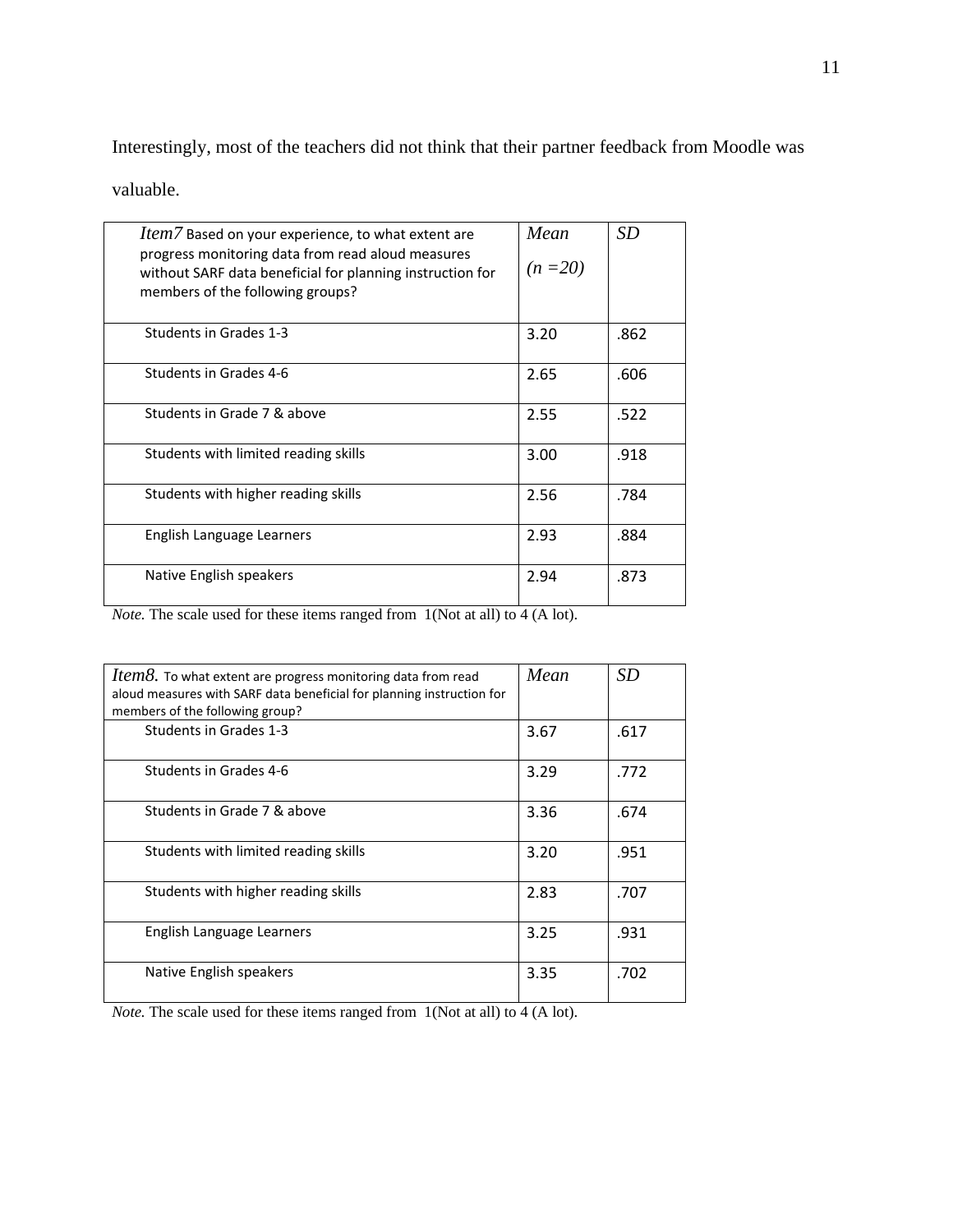Overall, the teachers think that progress monitoring data from read aloud measures with SARF data are beneficial for planning instruction.

| <i>Item9</i> . In general, how frequently did you do the following? | Mean | SD   |
|---------------------------------------------------------------------|------|------|
| Collect progress-monitoring data                                    | 1.00 | .000 |
| Enter data to OCR graphs                                            | 1.00 | .000 |
| Examine OCR graphs                                                  | 1.35 | .587 |
| Post on Moodle                                                      | 1.35 | .745 |

*Note.* The scale used for these items is 1(Once per week), 2 (Once per month), 3 (Once per rotation) and 4 (Once during this study).

On average, the teachers collected progress monitoring data, entered data to OCR graphs

examined OCR graphs, and posted Moodle once per week.

| <i>Item 10.</i> In the future how likely are you to use the following<br>progress monitoring measures: | Mean | SD   |
|--------------------------------------------------------------------------------------------------------|------|------|
| Reading aloud                                                                                          | 3.75 | .716 |
| Reading aloud +SARF                                                                                    | 3.15 | .813 |

*Note.* The scale used for these items ranged from 1(Not likely) to 4 (Very likely).

It appears that teacher prefer to use of reading aloud measures alone slightly more than with SARF (we did not ask if they would prefer to use SARF alone; this might have been a useful question).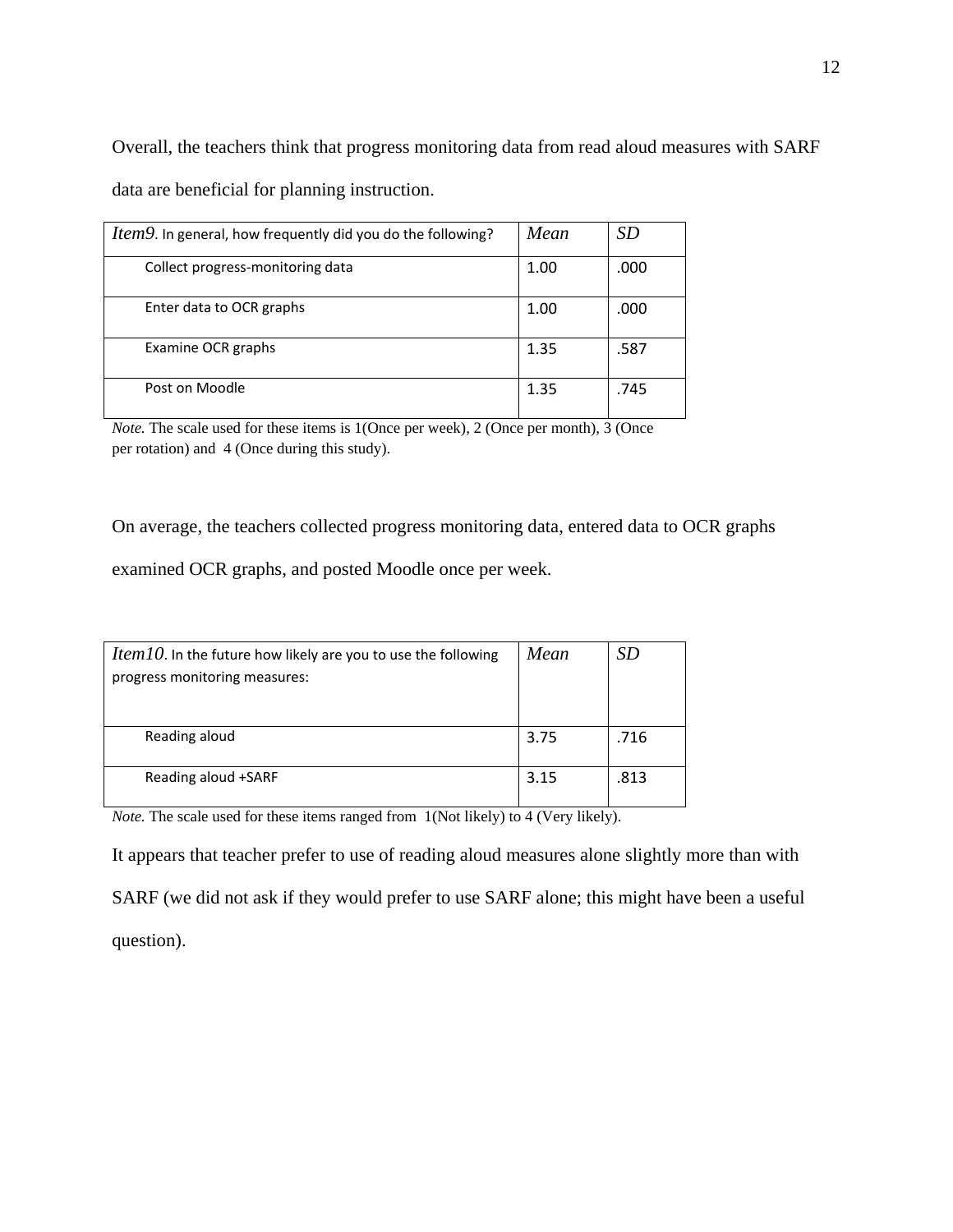# Reading Aloud Strengths

- ‐ Easy to administer and score
- Materials all then, computer keeps track. Good info for IEP's, PLP's & objectives.
- Nice data collection. Fairly user friendly w/regard to convenience--all probes are there  $\&$ leveled.
- ‐ The AIMSweb charts show us if the current reading program is working or if something needs to be changed or added. It is also a place to keep data and interventions
- ‐ easy to admin, score, review results
- ‐ Excellent opportunity to analyze kids' reading habits--errors, predicting across a line, interaction w/text, awareness of audience
- Good way to monitor students.
- ‐ Doing what is normally done.
- ‐ Quick-simple to administer. Easy to use online recording of graphs.
- ‐ Can see student growth. Response to Intervention data. Can see a need for beginning additional interventions.
- ‐ Provides individual information on reading fluency progress. Provides information on effectiveness of instruction as it relates to reading fluency and ultimately comprehension.
- More oral practice on a consistent basis.
- ‐ Great to track improvement I like the visual of the chart- easy to see if a new intervention needs to happen - kids like to see their progress- by the end of the year they actually looked forward to the weekly fluencies and charting.
- ‐ can't cheat must do the reading; allows you to analyze student's reading
- ‐ quick and easy; kids don't "sweat it"; an easy way to track progress
- ‐ precise teacher awareness/prefer alternate fluency/maze data collection; used Aimsweb charts and data for IEP pleps; para able to track basic info

# Reading Aloud Weaknesses

- ‐ doesn't give information other than errors
- ‐ doesn't teach a skill to help actually read
- Some probes are more difficult than others (even though they should all be that particular grade level). This makes it difficult for speech students. Some names used in probes are way too difficult. Should use common names.
- ‐ For students with difficulty with comprehension, the one-minute timed readings don't tell a lot about progress.
- ‐ No comprehension component
- ‐ can't see error patterns as easily
- Does not give you any information other than it was an error.
- ‐ Shouldn't over-emphasize building fluency to the detriment of comprehension
- Need of quiet area for other students not involved.
- Weekly rather than every other week.
- ‐ Time constraints with many students to progress monitor.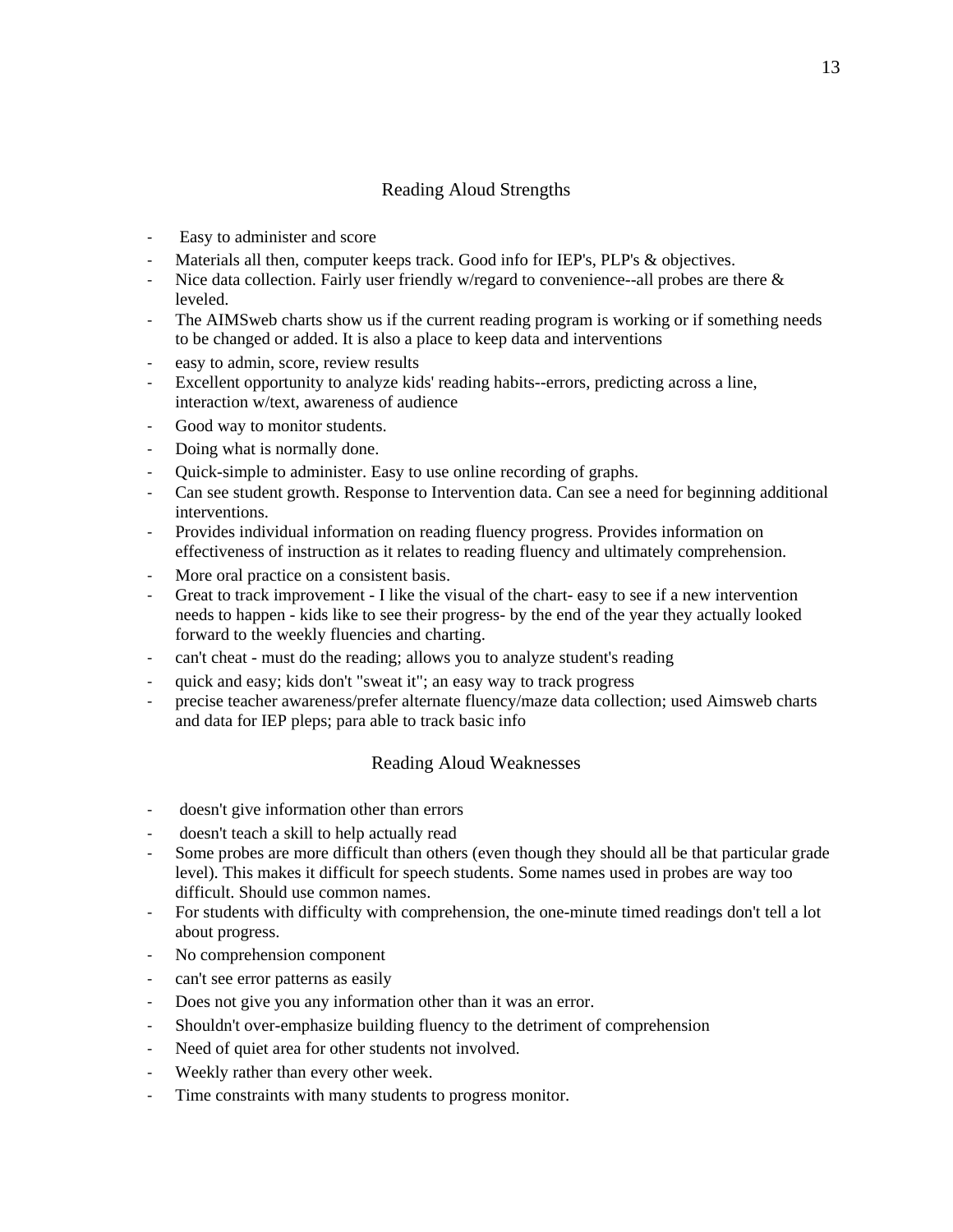- ‐ Some of the passages are more difficult than others this affects their fluency on some weeks.
- ‐ The passages did not seem to progress in difficulty so the student's progress was so variable.
- Not real helpful in deciding how to improve individual student success takes time to analyze errors on your own.
- ‐ time involved; students can get tired of doing it and lose interest.
- time consuming because I do it weekly I try to do on a set date, but time gets away from me!
- ‐ Had to learn 3 new computer processes! Wow! And through short, quick teaching moments; use of time- better after para learned processes
- ‐ Lacks a true comprehension component

# SARF Strengths

- ‐ Great for looking more in depth into errors
- ‐ like knowing the categories the word
- Will help determine which categories they struggle in and which they show improvement in. Good data to share with parents & PLP for IEPs.
- ‐ Great data & parent report. Nice that it shows longitudinal growth for a student. Would be great for RTI decisions making.
- ‐ It breaks down problem areas and creates word lists.
- ‐ the reports and prescriptive pieces are useful. I didn't use them because I had Sarf + nonSarf together in class.
- ‐ Great tool for looking more in depth into errors students are making--helps you plan better. Great if student made just a few errors.
- ‐ Error analysis; word lists for instruction
- ‐ Break Down of errors. I listen more carefully for errors.
- ‐ Has nice readouts of practice words.
- ‐ It identifies many specific area which need remediation
- ‐ Specific information regarding errors.
- Great resource provided through the word lists & analysis of errors.
- Great tool for identifying error patterns.
- ‐ I love how SARF analyzes errors- specifically shows problems with CVC, sight words, etc. so you easily know what to remediate
- ‐ error analysis helpful to show error patterns; Good word list can be developed to help child; Good early growth; May be more beneficial for younger grades.
- ‐ None
- Great idea! The SARF program has promise to be a helpful teaching tool. More positives than negatives, like word list analysis; Interest to see SARF program available
- ‐ identifies types of errors, creates lists of problematic words

# SAFR Weaknesses

- ‐ Hard to click on buttons at bottom fast enough
- time, glitches
- ‐ Word lists that are generated are not appropriate for younger grades. It would be nice to have a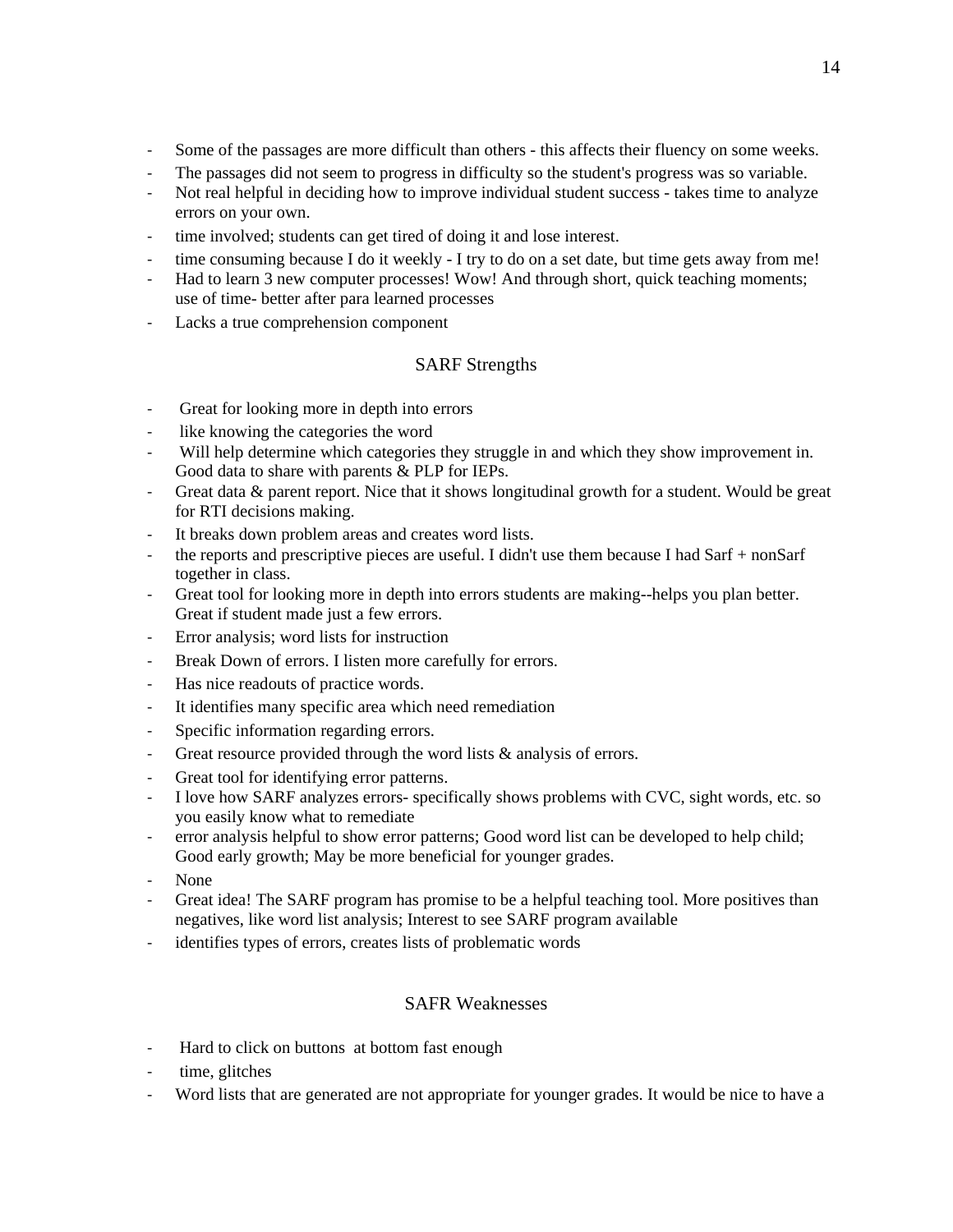feature when you could say you'd like the words generated for a certain grade level. If you only use Sopris-West Lang. the multi-syl, prefix, suffix, are never addressed--Rewards does.

- ‐ Word lists are too hard for the younger kids.
- All the kinds  $\rightarrow$  hard to get all errors entered in one minute.
- ‐ Time consuming not user friendly
- ‐ Having to do it with paper pencil and enter later. I don't think I could do it without paper pencil.
- ‐ Didn't work all the time--very effective tool when it is working. Hard to click on buttons at bottom fast enough if student was making a lot of errors.
- ‐ Putsy, multi-stepped & time consuming, somewhat unreliable.
- Time for 1 to 1 reading.
- ‐ Not enough training/snafus in program.
- ‐ Cumbersome time consuming
- ‐ More time constraints. I would only use with a specific group of at risk students.
- ‐ Difficult to enter all of student's errors in one min. too difficult too administer and enter on computer at the same time, while starting and stopping timer.
- ‐ Some computer glitches that made the program cumbersome.
- ‐ glitches in program once in a while the passage I had given wasn't a choice on SARF I never did get efficient enough to enter data on computer as student was reading- did paper errors and then transferred over
- ‐ bugs in the system; hard to enter data without recording readings; Not as easy to implement in larger groups.
- ‐ paper copies didn't line up with computer screen copy, 2. I was not confident in my ability to code errors especially with 1 min. to go from paper to screen! 3. My #'s correct did not match up with what was on the screen. 4. I did not know we could get at reports 'til very late in the study so never learned their potential for use. 5. My students chosen to be "SARFed" have fluency issues, but read at a high level of accuracy so error reports contained little info.
- ‐ Want scoring to be optional timed or untimed; 1 min. scoring requires more eye/hand coordination than I have. It was hard to network with research team to review process; would have liked specific group networks to update problems.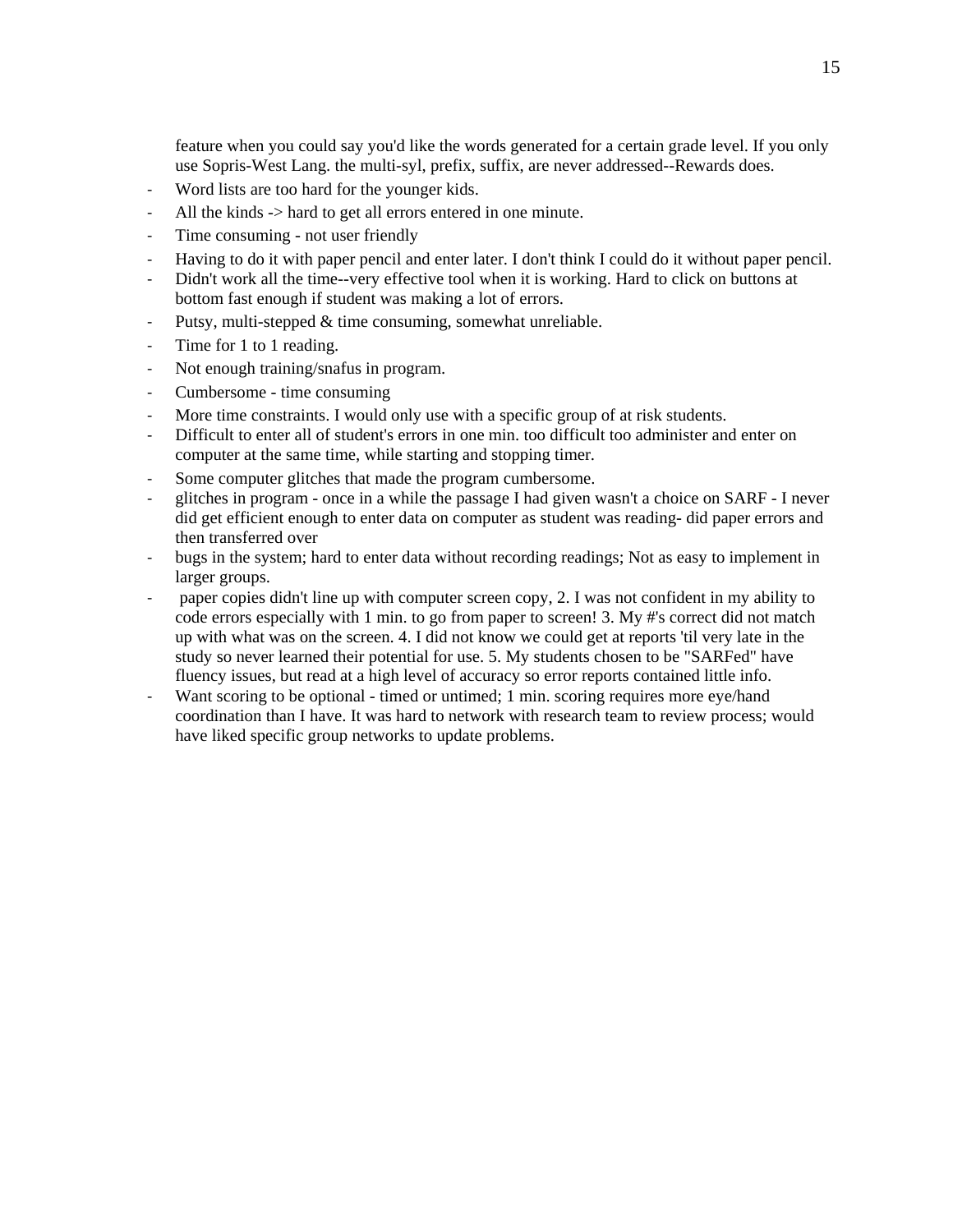# References

Scullin, S., Werde, S., Christ, T. J., (2006). *Subskill analysis of reading fluency (SARF) 3.4: A review of miscue analysis and informal reading inventories* (Tech. Rep. No. 1). Minneapolis: University of Minnesota.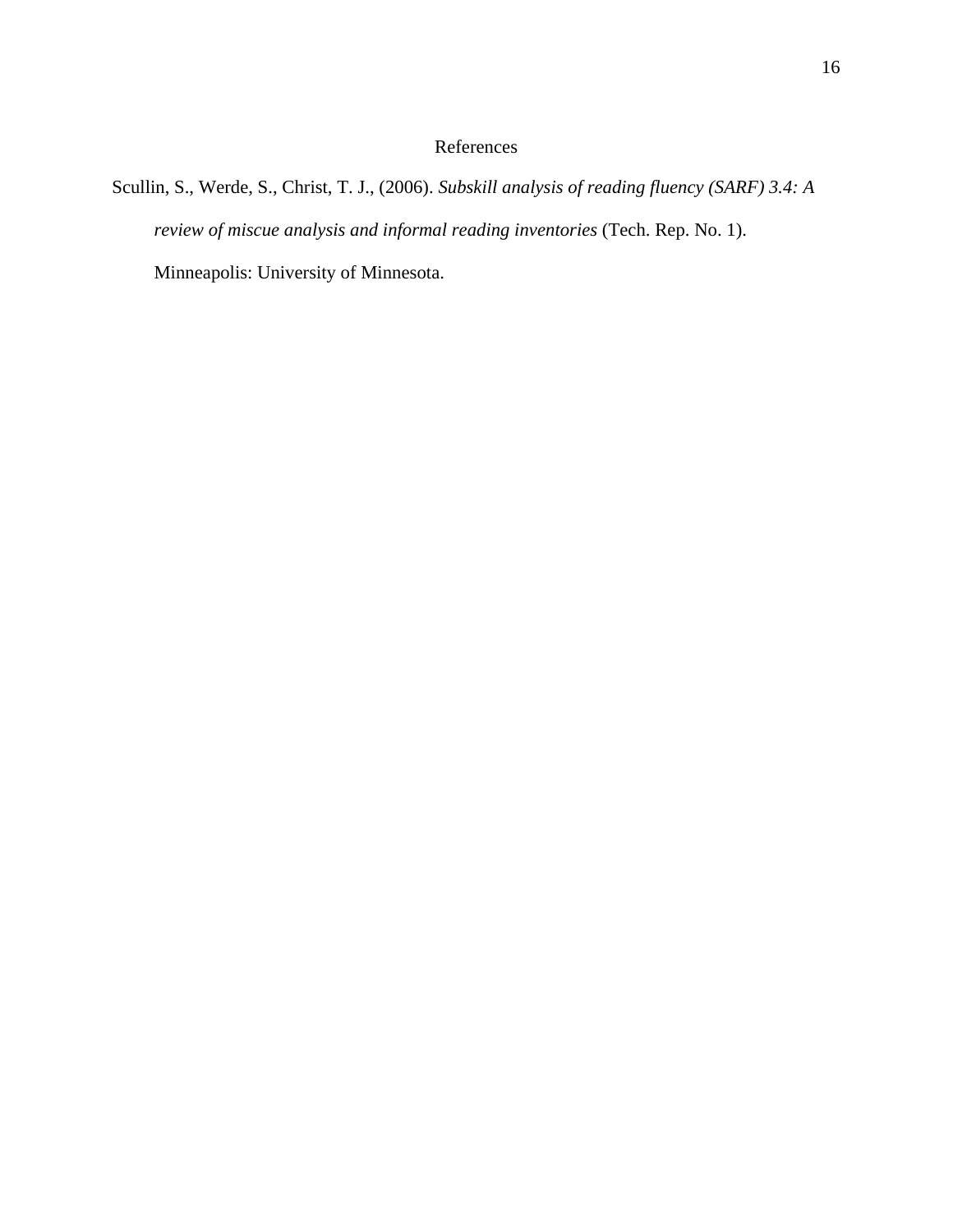# Appendix A

## Student-Specific Survey

#### Student:

This year you have monitored the progress of students with reading aloud measures for all the students and SARF for some of your students. We are interested in your impressions about using Reading Aloud and SARF. In completing the following survey, please try to focus on \_\_\_\_\_\_\_\_\_\_\_\_ and the type of progress monitoring procedures used with that student, (read aloud w/wo SARF)

1. To what extent has weekly **progress monitoring** helped you learn about \_\_\_\_\_\_\_\_\_\_\_\_'s reading growth in the following areas?

| NOT                                                |        |  |  |  |
|----------------------------------------------------|--------|--|--|--|
|                                                    | AT ALL |  |  |  |
| <b>General Reading Skills</b>                      |        |  |  |  |
| Phonemic Awareness: sounds in spoken words         |        |  |  |  |
| Phonics: Letter/Sound relationships & decoding     |        |  |  |  |
| Fluency: Reading quickly, correctly & w/expression |        |  |  |  |
| Vocabulary: Word meaning                           |        |  |  |  |
| Comprehension: Understanding of text               |        |  |  |  |
| Other (please state):                              |        |  |  |  |

1. To what extent did \_\_\_\_\_\_\_\_\_\_\_\_'s **progress monitoring data** in reading influence changes in the following?

| NOT<br>AT ALL                                              |  |  |  |  |
|------------------------------------------------------------|--|--|--|--|
|                                                            |  |  |  |  |
| Type of instructional activities                           |  |  |  |  |
| Distribution of time allocated to instructional activities |  |  |  |  |
| Materials used                                             |  |  |  |  |
| Student grouping                                           |  |  |  |  |
| Motivation strategies                                      |  |  |  |  |
| IEP goals /objectives                                      |  |  |  |  |
| Other (please elaborate):                                  |  |  |  |  |

2. **After reflecting on \_\_\_\_\_\_\_\_\_\_\_\_'s progress monitoring data**, if you were given the necessary resources and freedom (i.e., no time constraints, no specific ratio of teacher to students), to what extent would you make changes in the elements of \_\_\_\_\_\_\_\_\_\_\_\_'s instructional program listed below .

| <b>NOT</b>                                                 |  |  |  |  |
|------------------------------------------------------------|--|--|--|--|
| AT ALL                                                     |  |  |  |  |
| Total reading time                                         |  |  |  |  |
| Type of instructional activities                           |  |  |  |  |
| Distribution of time allocated to instructional activities |  |  |  |  |
| Materials used                                             |  |  |  |  |
| Student grouping                                           |  |  |  |  |
| Motivation strategies                                      |  |  |  |  |
| IEP goals/objectives                                       |  |  |  |  |
| Federal setting                                            |  |  |  |  |
| Other (please elaborate):                                  |  |  |  |  |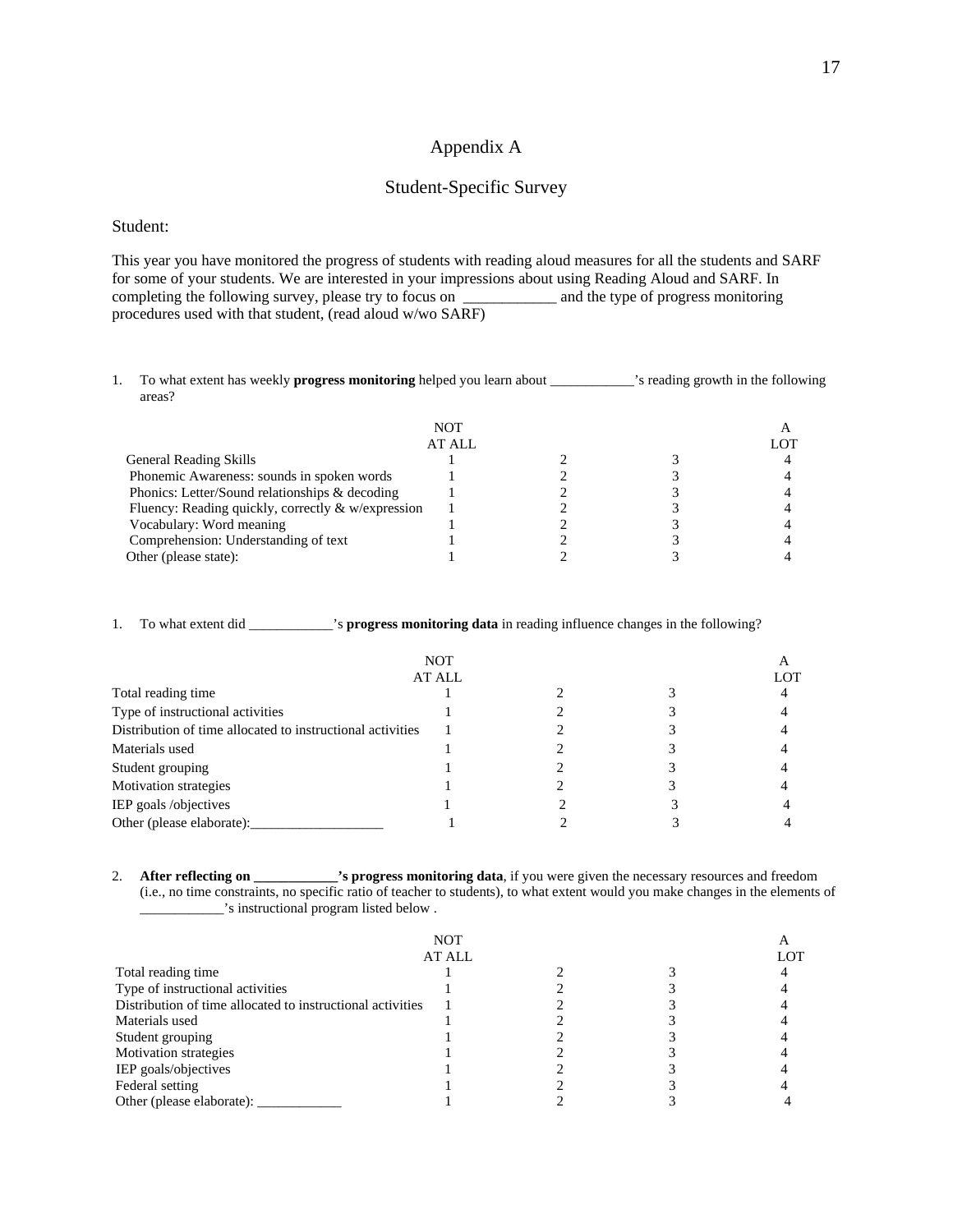|                                                  | <b>NEVER</b> |  | A LOT |
|--------------------------------------------------|--------------|--|-------|
| Comparing this week's score to last week's score |              |  |       |
| Comparing performance level to goal              |              |  |       |
| Examining the growth (trend data) across weeks   |              |  |       |
| Listening as student reads aloud                 |              |  |       |
| Watching as student reads silently               |              |  |       |
| Noting the number and type of errors made        |              |  |       |

3. To what extent did the following influence your judgments about \_\_\_\_\_\_\_\_\_\_\_\_'s improvement in reading?

4. Suppose you were to provide recommendations for \_\_\_\_\_\_\_\_\_\_\_\_'s next special education teacher. **Based on the progress-monitoring data** you accumulated throughout this year, what instructional recommendations would you make for improving \_\_\_\_\_\_\_\_\_\_\_\_'s reading? Please suggest three or more instructional recommendations.

Recommendation 1:

Recommendation 2:

Recommendation 3:

Recommendation 4:

Recommendation 5: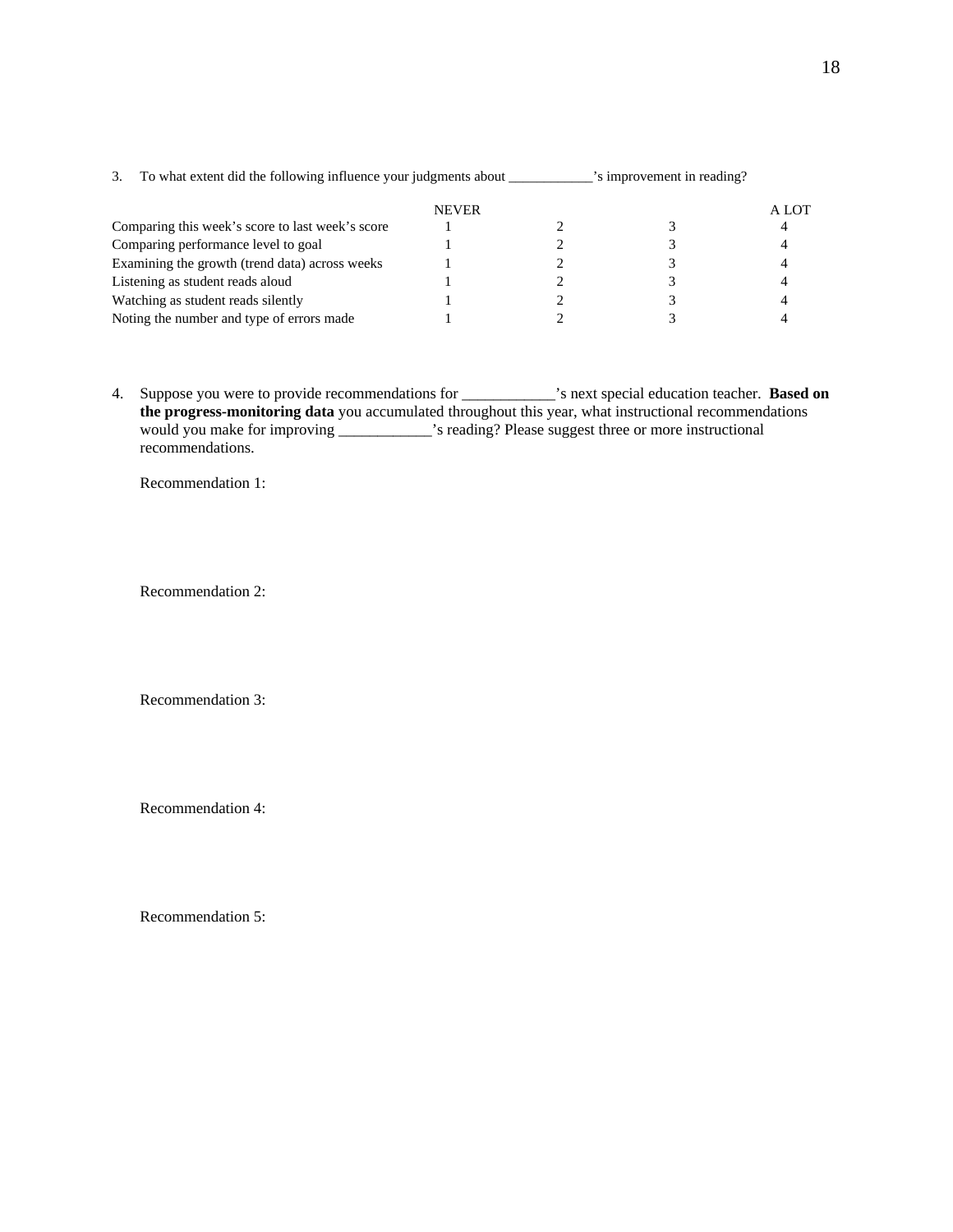## Appendix B

#### Overall survey of Progress Monitoring, SARF and Moodle

Please rate the following items as they relate to your experience, in general, when using Progress Monitoring measures**:** 

- 1. How easy/difficulty was it to use the read aloud measure for progress monitoring. Rate each of the components below. EASY DIFFICULT Administration of reading aloud measures 1 2 3 3 4 Scoring reading aloud measures 1 2 3 3 4 Graphing the reading aloud data 1 2 3 4 4
- 2. Thinking of SARF, once the final version was loaded, how easy/difficult was it to use the SARF along with your progress monitoring?

|                                     | EASY |  | DIFFICULT |
|-------------------------------------|------|--|-----------|
| Determining SARF error codes        |      |  |           |
| Entering data into the SARF program |      |  |           |
| Accessing the SARF reports          |      |  |           |

3. In what way did the following influence your use of the AIMSweb technology. Make SARF question the same

| <b>MADE EASY</b>                   |  |  | <b>MADE</b> |                |
|------------------------------------|--|--|-------------|----------------|
| <b>DIFFICULT</b>                   |  |  |             |                |
| Computer access                    |  |  |             |                |
| Your computer skills               |  |  |             | $\overline{4}$ |
| User-friendliness of AIMS web site |  |  |             | $\overline{4}$ |
| Time constraints                   |  |  |             |                |

4. In what way did the following influence your use of the SARF program?

|                                    | <b>MADE EASY</b> |  | <b>MADE</b>    |
|------------------------------------|------------------|--|----------------|
| <b>DIFFICULT</b>                   |                  |  |                |
| Computer access                    |                  |  | $\overline{4}$ |
| Your computer skills               |                  |  | $\overline{4}$ |
| User-friendliness of AIMS web site |                  |  | 4              |
| Time constraints                   |                  |  |                |

5. How much impact did the following have on your use of Moodle?

| <b>MADE EASY</b>                 |  |  | <b>MADE</b> |                |
|----------------------------------|--|--|-------------|----------------|
| <b>DIFFICULT</b>                 |  |  |             |                |
| Computer access                  |  |  |             | 4              |
| Your computer skills             |  |  |             | 4              |
| User-friendliness of Moodle site |  |  |             | $\overline{4}$ |
| Time constraints                 |  |  |             | 4              |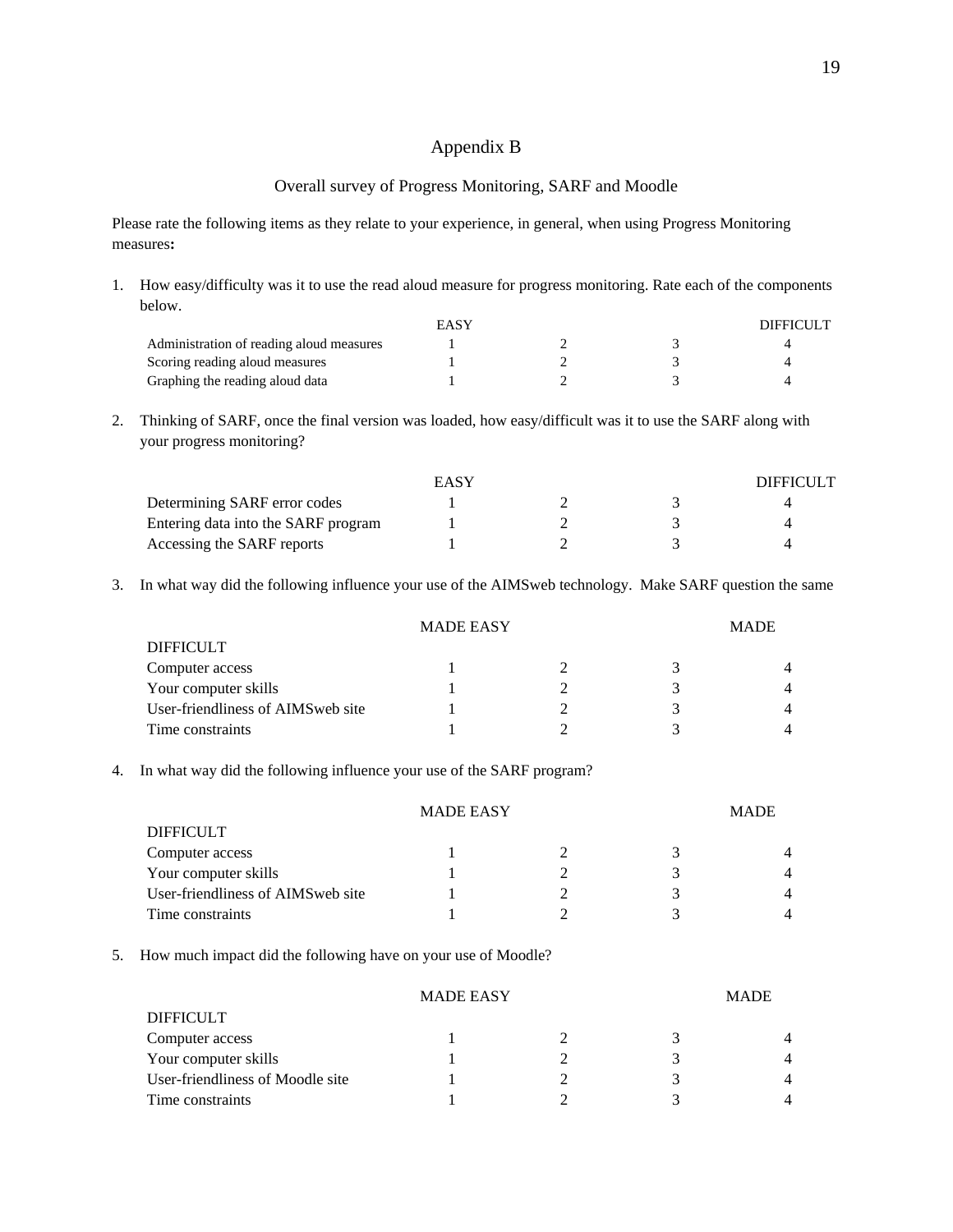6. Do you think partner feedback through Moodle is a valuable resource for problem solving?

| <b>NOT</b>                |   |   | $\cap$ T<br>$\Delta$ |
|---------------------------|---|---|----------------------|
| <b>AT ALL</b><br>--- ---- |   |   |                      |
|                           | - | ∽ |                      |

Please make comments that will help us improve potential future use of Moodle for data-sharing between teachers

Comment 1:

Comment 2:

Comment 3:

7. Based on your experience, to what extent are progress monitoring data from read aloud measures without SARF data beneficial for planning instruction for members of the following groups?

|                                     | <b>NOT</b>    |  | А   |
|-------------------------------------|---------------|--|-----|
|                                     | <b>AT ALL</b> |  | LOT |
| Students in Grades 1-3              |               |  | 4   |
| Students in Grades 4-6              |               |  |     |
| Students in Grade 7 & above         |               |  |     |
| Student with limited reading skills |               |  |     |
| Student with higher reading skills  |               |  |     |
| English Language Learners           |               |  |     |
| Native English speakers             |               |  |     |

8. To what extent are progress monitoring data from read aloud measures with SARF data beneficial for planning instruction for members of the following group?

|                                     | <b>NOT</b>    |  | A   |
|-------------------------------------|---------------|--|-----|
|                                     | <b>AT ALL</b> |  | LOT |
| Students in Grades 1-3              |               |  |     |
| Students in Grades 4-6              |               |  |     |
| Students in Grade 7 & above         |               |  |     |
| Student with limited reading skills |               |  |     |
| Student with higher reading skills  |               |  |     |
| English Language Learners           |               |  |     |
| Native English speakers             |               |  |     |